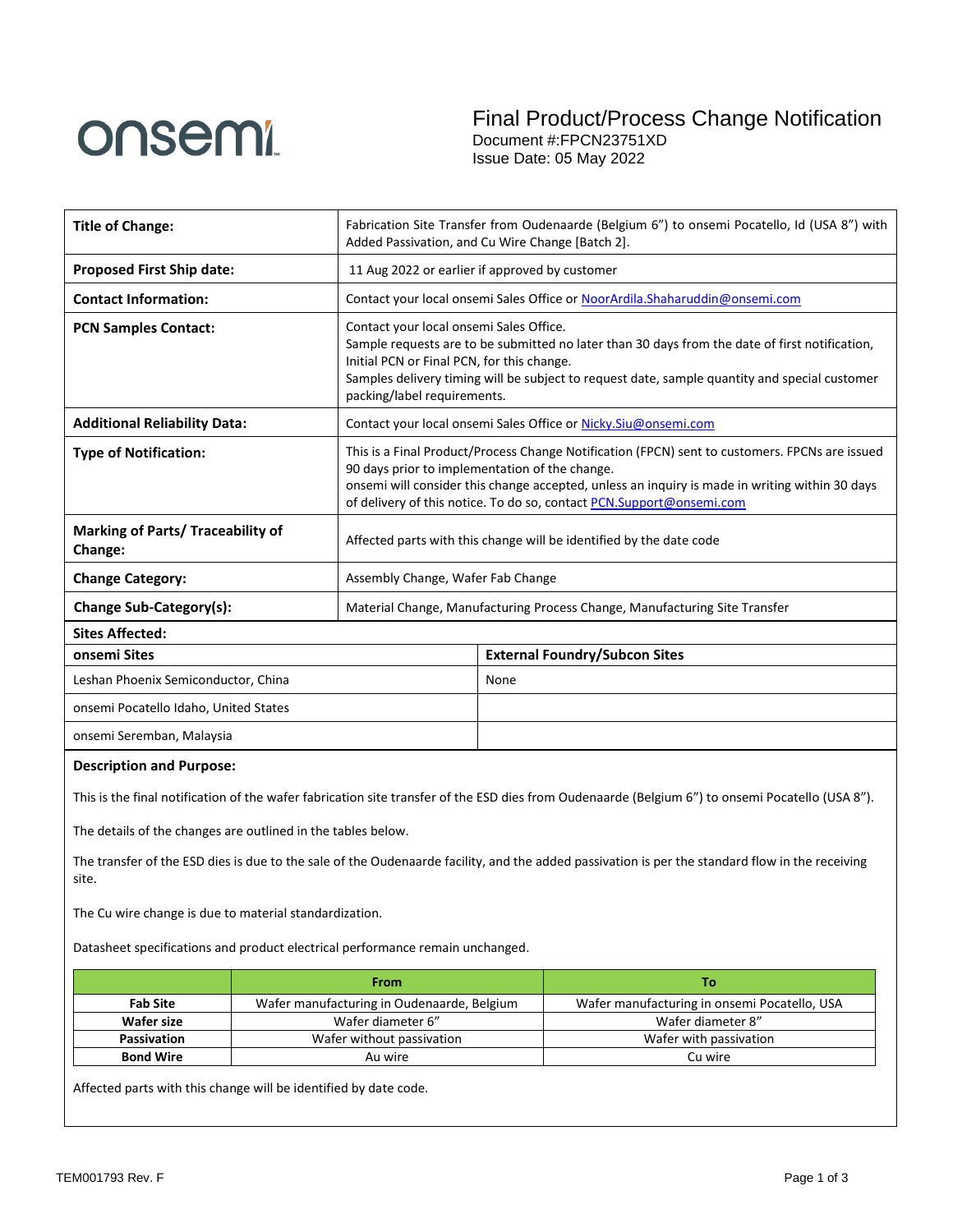# **onsemi**

### Final Product/Process Change Notification Document #:FPCN23751XD Issue Date: 04 May 2022

**Reliability Data Summary:**

#### **QV DEVICE NAME : NUP4114UPXV6T1G RMS : L76695**  $PACKAGE$

| Test        | <b>Specification</b>   | <b>Condition</b>                         | <b>Interval</b>          | <b>Results</b> |
|-------------|------------------------|------------------------------------------|--------------------------|----------------|
| <b>HTRB</b> | JESD22-A108            | Ta = $150^{\circ}$ C, 100% max rated V   | 1008 hrs                 | 0/231          |
| <b>HTSL</b> | JESD22-A103            | $Ta = 150^{\circ}C$                      | 1008 hrs                 | 0/231          |
| ТC          | JESD22-A104            | Ta = $-65^{\circ}$ C to $+150^{\circ}$ C | 1000 cyc                 | 0/231          |
| <b>HAST</b> | JESD22-A110            | 130°C, 85% RH, 18.8psig, bias            | 192 hrs                  | 0/231          |
| uHAST       | JESD22-A118            | 130°C, 85% RH, 18.8psig, unbiased        | 96 hrs                   | 0/231          |
| PC          | J-STD-020, JESD22-A113 | MSL 1 @ 260°C                            | $\overline{\phantom{a}}$ |                |
| <b>RSH</b>  | JESD22-B106            | Ta = $265^{\circ}$ C, 10 sec             | -                        | 0/30           |

## **QV DEVICE NAME : SZCM1213A-04SO**

**RMS : L76697 PACKAGE** 

| <b>Test</b> | <b>Specification</b>   | <b>Condition</b>                         | <b>Interval</b> | <b>Results</b> |
|-------------|------------------------|------------------------------------------|-----------------|----------------|
| <b>HTRB</b> | JESD22-A108            | Ta = $150^{\circ}$ C, 100% max rated V   | 2016 hrs        | 0/231          |
| <b>HTSL</b> | JESD22-A103            | $Ta = 150^{\circ}C$                      | 2016 hrs        | 0/231          |
| тс          | JESD22-A104            | Ta = $-65^{\circ}$ C to $+150^{\circ}$ C | 1000 cyc        | 0/231          |
| <b>HAST</b> | JESD22-A110            | 130°C, 85% RH, 18.8psig, bias            | 192 hrs         | 0/231          |
| uHAST       | JESD22-A118            | 130°C, 85% RH, 18.8psig, unbiased        | 96 hrs          | 0/231          |
| PC.         | J-STD-020, JESD22-A113 | MSL 1 @ 260°C                            |                 |                |
| <b>RSH</b>  | JESD22-B106            | Ta = $265^{\circ}$ C, 10 sec             | -               | 0/30           |

#### **QV DEVICE NAME : SZNUP4114HMR6T1G**

**RMS : S76741**  $PACKAGE$ 

| Test        | <b>Specification</b>   | <b>Condition</b>                         | <b>Interval</b>          | <b>Results</b> |
|-------------|------------------------|------------------------------------------|--------------------------|----------------|
| <b>HTRB</b> | JESD22-A108            | Ta = 150°C, 100% max rated V             | 2016 hrs                 | 0/231          |
| <b>HTSL</b> | JESD22-A103            | $Ta = 150^{\circ}C$                      | 2016 hrs                 | 0/231          |
| ТC          | JESD22-A104            | Ta = $-65^{\circ}$ C to $+150^{\circ}$ C | 1000 cyc                 | 0/231          |
| <b>HAST</b> | JESD22-A110            | 130°C, 85% RH, 18.8psig, bias            | 192 hrs                  | 0/231          |
| uHAST       | JESD22-A118            | 130°C, 85% RH, 18.8psig, unbiased        | 96 hrs                   | 0/231          |
| PC.         | J-STD-020, JESD22-A113 | MSL 1 @ 260°C                            |                          |                |
| <b>RSH</b>  | JESD22-B106            | Ta = $265^{\circ}$ C, 10 sec             | $\overline{\phantom{a}}$ | 0/30           |

#### **Electrical Characteristics Summary:**

Electrical characteristics are not impacted.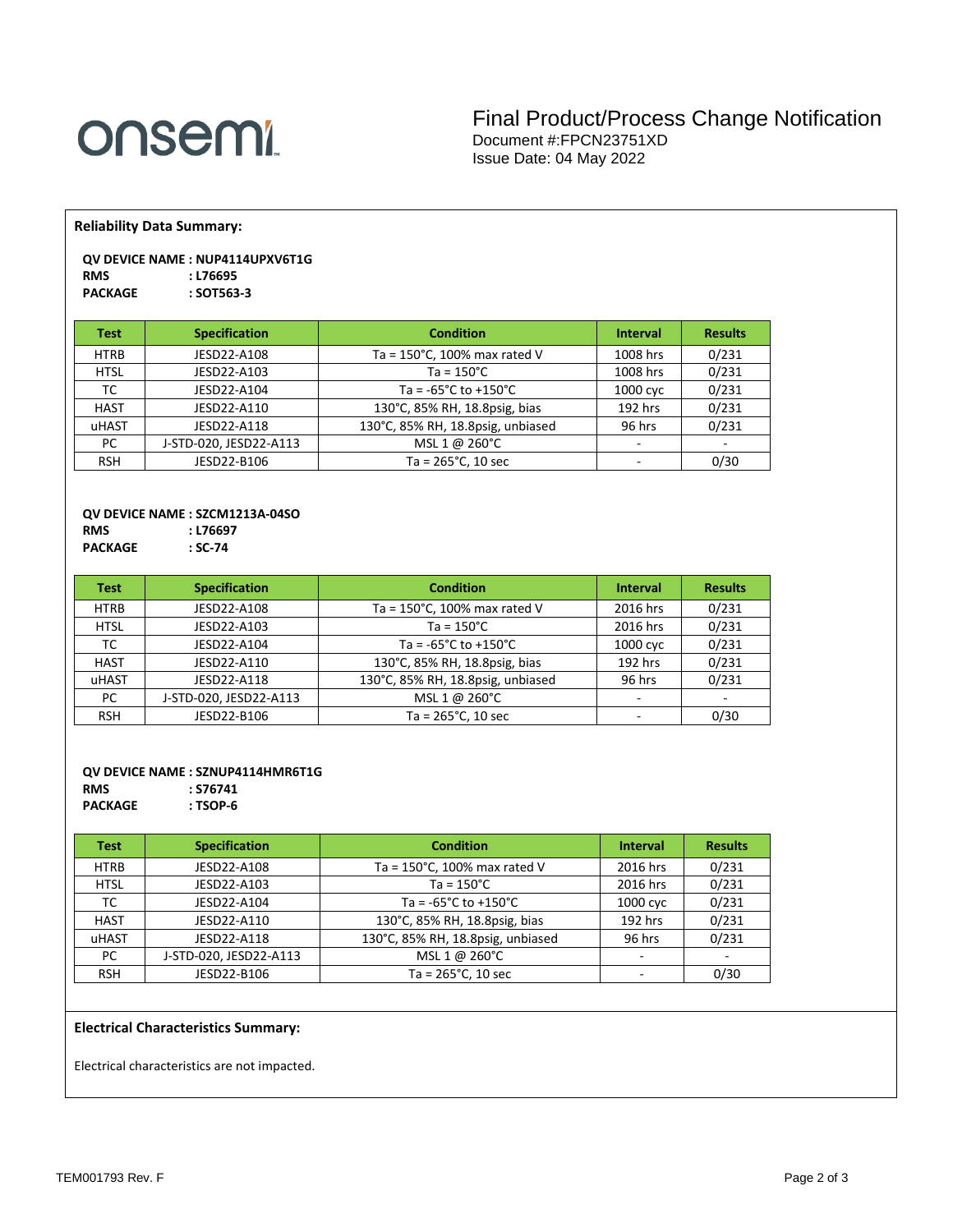

#### **List of Affected Parts:**

*Note: Only the standard (off the shelf) part numbers are listed in the parts list. Any custom parts affected by this PCN are shown in the customer specific PCN addendum in the PCN email notification, or on the [PCN Customized Portal.](https://www.onsemi.com/PowerSolutions/pcn.do)*

| <b>Part Number</b> | <b>Qualification Vehicle</b> |
|--------------------|------------------------------|
| NUP4114UPXV6T1G    | NUP4114UPXV6T1G              |
| NUP4114UCW1T2G     | SZCM1213A-04SO               |
| NUP4114UCLW1T2G    | SZCM1213A-04SO               |
| NUP4114HMR6T1G     | SZNUP4114HMR6T1G             |
| NUP2114UCMR6T1G    | SZNUP4114HMR6T1G             |